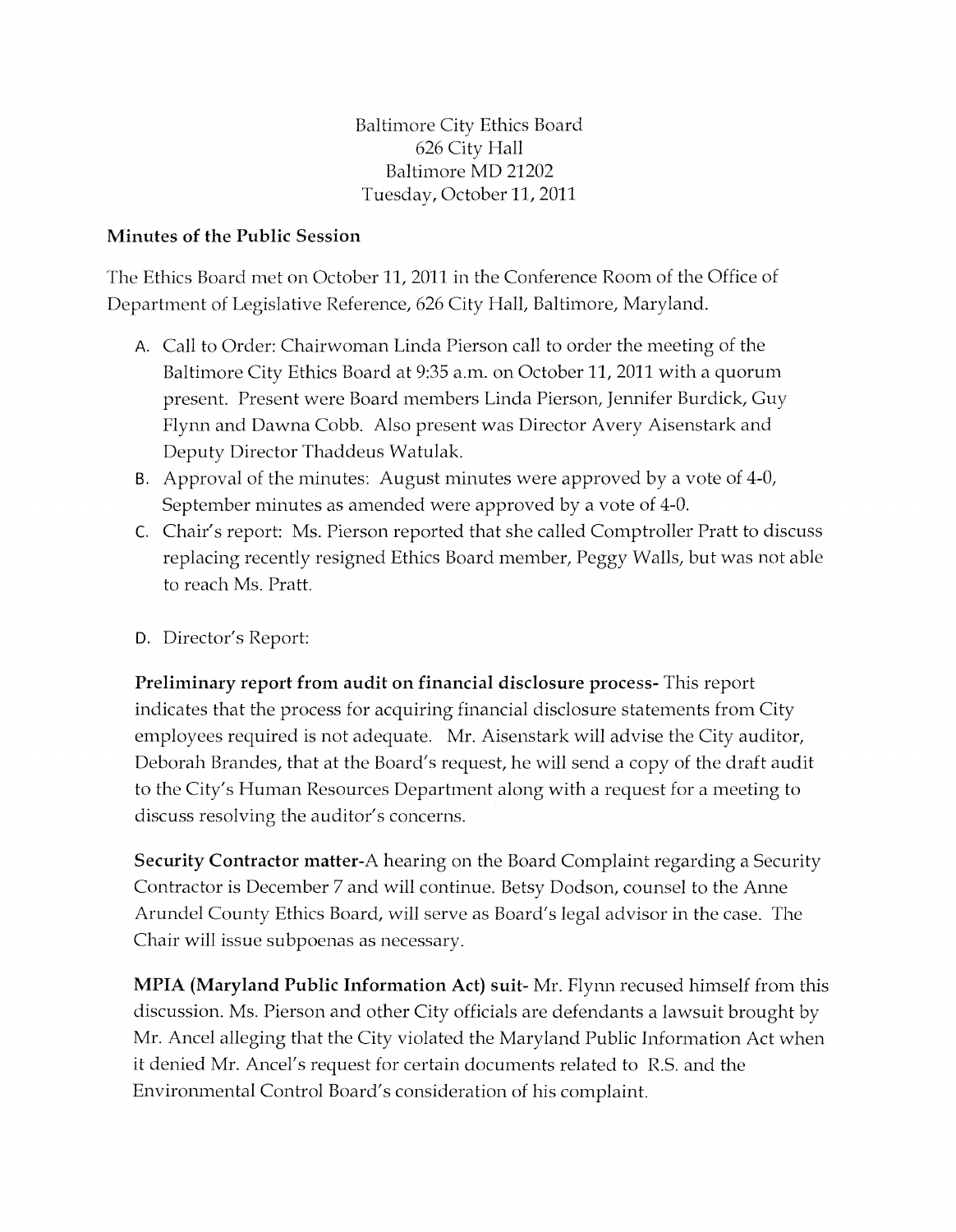**Complaint by H.H. against L.G.-** Ms. Cobb recused herself from the discussion. Mr. Aisenstark met with LG. His investigation continues.

**Receipt of notice under Ethics Code 6-28(3)(ii) of travel expense acceptance.** A city employee (Department of Finance) has been asked to serve on a customer feedback panel, which opportunity involved travel. This request was made in advance as required by the notice requirement. No follow up is required by the Board. Ms. Burdick will keep a spreadsheet of those who have notified the Board pursuant to this provision of the Ethics Code.

## **Resignation of Rev. Dr. Peggy Wall from the Board and Discussion of Board**

**Member Terms-** Ms. Pierson received a letter dated September 27, 2011 from Dr. Walls indicating that she was resigning from the Board due to demands of her workrelated responsibilities. Ms. Cobb's term on the Board expires on December 21, 2011. Ms. Pierson will write to the Mayor after the election to recommend that she reappoint Ms. Cobb.

## **Ratification of Solicitation Applications approved between meetings.**

- 1. Department of General Services, Energy Contest-this was approved byemail vote on September 27.
- 2. Baltimore Calvin Chin Dim Sum Brunch- This group was asked to resubmit its request along with the documentation on last year's event.

**Board of Estimates approvals-Mr.** Aisenstark followed up on our inquiry about how the order of approvals has become reversed. The regulations state that the endorsement by Board of Estimates is supposed to come before the Ethics Board's approvaL The Board discussed whether the process should be amended. No action was taken.

**Discussion of proposed changes to broaden definition of conflicted parties beyond parties with a relationship with an official's agency.** The Inspector General will be invited to the November meeting to discuss this issue.

**Draft regulations to bring the City into compliance with State Ethics Law-** The Board is awaiting final approval of the City Council Bill 11-701. Motion to adopted proposed regulations was made, seconded and approved by 4-0 vote.